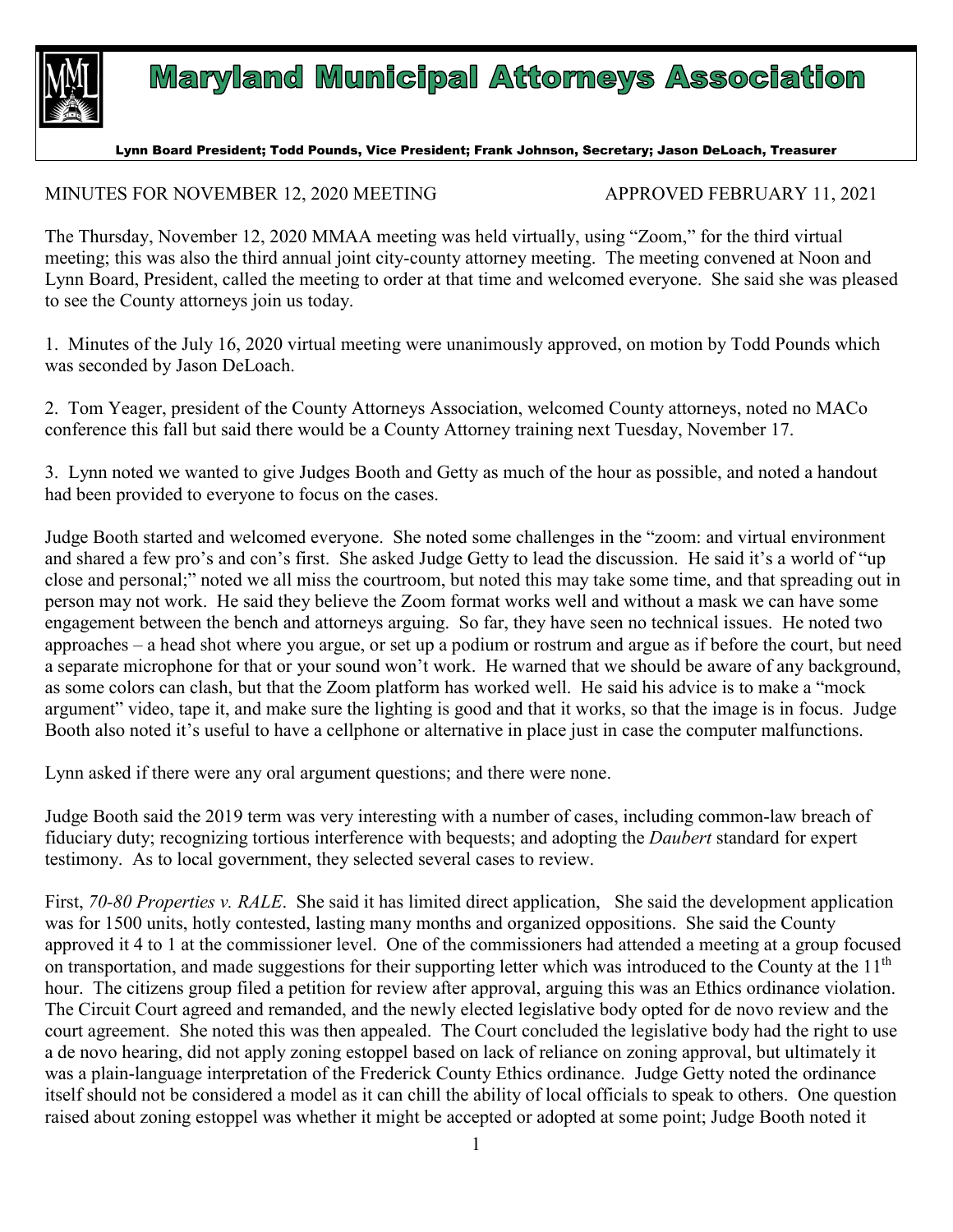came up twice last term but nothing now pending. She said there might be a time when the court adopts it, but Maryland has been conservative on vested rights and zoning estoppel, also noting the lack of a substantial reliance fact pattern.

Next, *7222 Ambassador Road v. National Center on Institutions and Alternatives*. Here, reviewing limited liability corporation laws. He said they were required to review the organization and construct of State Department of Assessments and Taxation and required reporting. Here, Ambassador Row had filed lawsuit based on a rental issue, and he said the focus of the argument was the interpretation of the LLC statute. He noted the case involved an LLC that had failed to satisfy its requirements to remain an LLC. He said the case interpreted the LLC statute and found the lynchpin of the case was the LLC's failure to file an annual report to SDAT and thus forfeited the right to do business as well as the right to pursue litigation, and here found the appeal was not permitted by law, as a result.

Third, *Baltimore City Police v. Potts/Estate of William James*. Consolidated cases, Judge Booth explained, regarding two persons stopped by the police. One was beaten and searched, guns were planted on them, and they went to prison. Potts sentence was vacated and James was released after spending 7 months in prison. They sued the police, and the issue was whether the City was responsible, such that the police were acting within the scope of their employment. The Court, she said, found they were so acting, based on careful fact analysis based on the Sawyer v. Humphries case. She explained their actions were not to steal or for personal benefit but within the focus of their work, even as their actions were illegal. She noted the importance of reviewing the officer's actual conduct in each case.

Fourth, *Wynne v. Controller*: Judge Getty noted this was a challenge to the General Assembly's budget powers in changing the interest due on tax refunds. The Wynne's challenged the interest due on taxes originally paid on their out of state tax income. The law was found to be a violation of the commerce clause, but the refunds and interest due was a concern for local governments in the midst of the 2008-2009 recession, so the General Assembly reduced the interest rate due, he explained, reducing the interest rate on the overpayment from 13% to 3% or so. Noted the Supreme Court had found requiring payment was a violation in an Alito decision, thus raising the interest rate question. Judge Getty said the Court concluded that the rate reduction was not a violation of the commerce clause.

Fifth, *Estate of Jeffrey Blair v. Austin*: Judge Booth noted this was an excessive force police case, involving a few seconds of a video recording. She explained the footage, about 7 seconds, showed the officer firing four shots very suddenly. Blair died before trial but not from the injuries, and his estate filed the complaint for excessive force. Jury awarded damages, but she said the Court of Special Appeals reversed, finding no other alternative, and the Court of Appeals reinstated the excessive force verdict. She noted it was a 4 to 3 decision based on surveillance video; she noted both she and Judge Getty dissented but the majority found that the evidence allowed the jury to decide that excessive force occurred. Judge Getty instead said the focus should be the officer in the situation and not later by hindsight or Monday-morning quarterbacking. She noted it's likely we will see more of these cases.

Sixth, *Joseph Stracke v. Estate of Kerry Butler*; Judge Getty said another fact-driven case with a 4 to 3 decision, and question was giving credence to jury decision. Question he said was whether 2 Baltimore City medics were grossly negligent in treating Mr. Butler at an early morning call. A jury verdict for gross negligence was reversed by the judge, but the Court of Special Appeals reversed that. The Court's majority found the paramedics were not grossly negligent in that they were not acting with wanton or reckless disregard in following required protocols, but said there were extensive facts involved which were reviewed in detail. He noted the conclusion was that an error in judgment did not necessarily mean that judgment was grossly negligent.